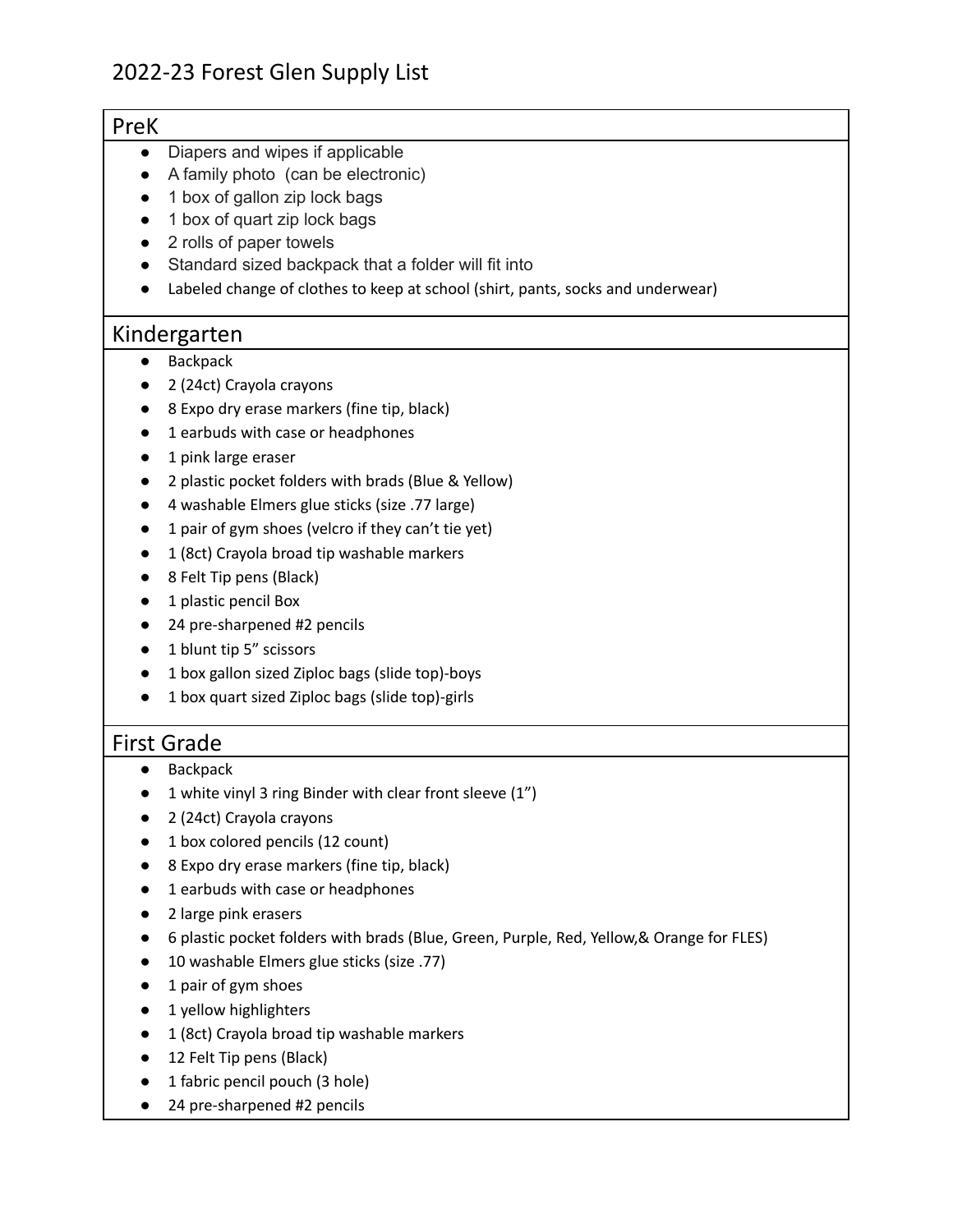- 1 blunt tip 5" scissors
- 2 post-it notes 3x3, yellow (100 ct)
- 1 box gallon sized Ziploc bags (slide top)-boys
- 1 box quart sized Ziploc bags (slide top)-Girl's

# 2<sup>nd</sup> Grade

- Backpack
- 2 (24ct) Crayola crayons
- 8 Expo dry erase markers (fine tip, black)
- 1 set of headphones
- 2 large pink erasers
- 5 plastic pocket folders with brads (Blue, Green, Red, Yellow & Purple for FLES)
- 6 washable Elmer's glue sticks (size .77)
- 1 pair of gym shoes
- 1 highlighter (Pink)
- 1 highlighter (Yellow)
- 1 (8ct) Crayola broad tip washable markers
- 1 composition notebook
- 6 Felt tip black pens
- 1 fabric pencil pouch (3 hole)
- 24 pre-sharpened #2 pencils
- 1 blunt tip 5" scissors
- 6 post-it notes 3x3, yellow (100 ct)
- 1 box gallon sized Ziploc bags (slide top)-boys
- 1 box quart sized Ziploc bags (slide top)-girls

# 3 rd Grade

- Backpack
- 1 (24ct) Crayola crayons
- 4 Expo dry erase markers (fine tip, black)
- 1 earbuds with a case or headphones
- 2 large pink erasers
- 2 pocket folders (1 red for Literacy and 1 Green for FLES)
- 1 washable Elmer's glue sticks (size .77)
- 1 pair of gym shoes
- 1 highlighter (Pink)
- 1 highlighter (Yellow)
- 1 package of loose leaf paper
- 3 spiral notebook wide-ruled, single subject (Blue & Red & Green)
- 2 pens (any color)
- 1 fabric pencil pouch (3 hole)
- 24 pre-sharpened #2 pencils
- 1 box colored pencils (12 count)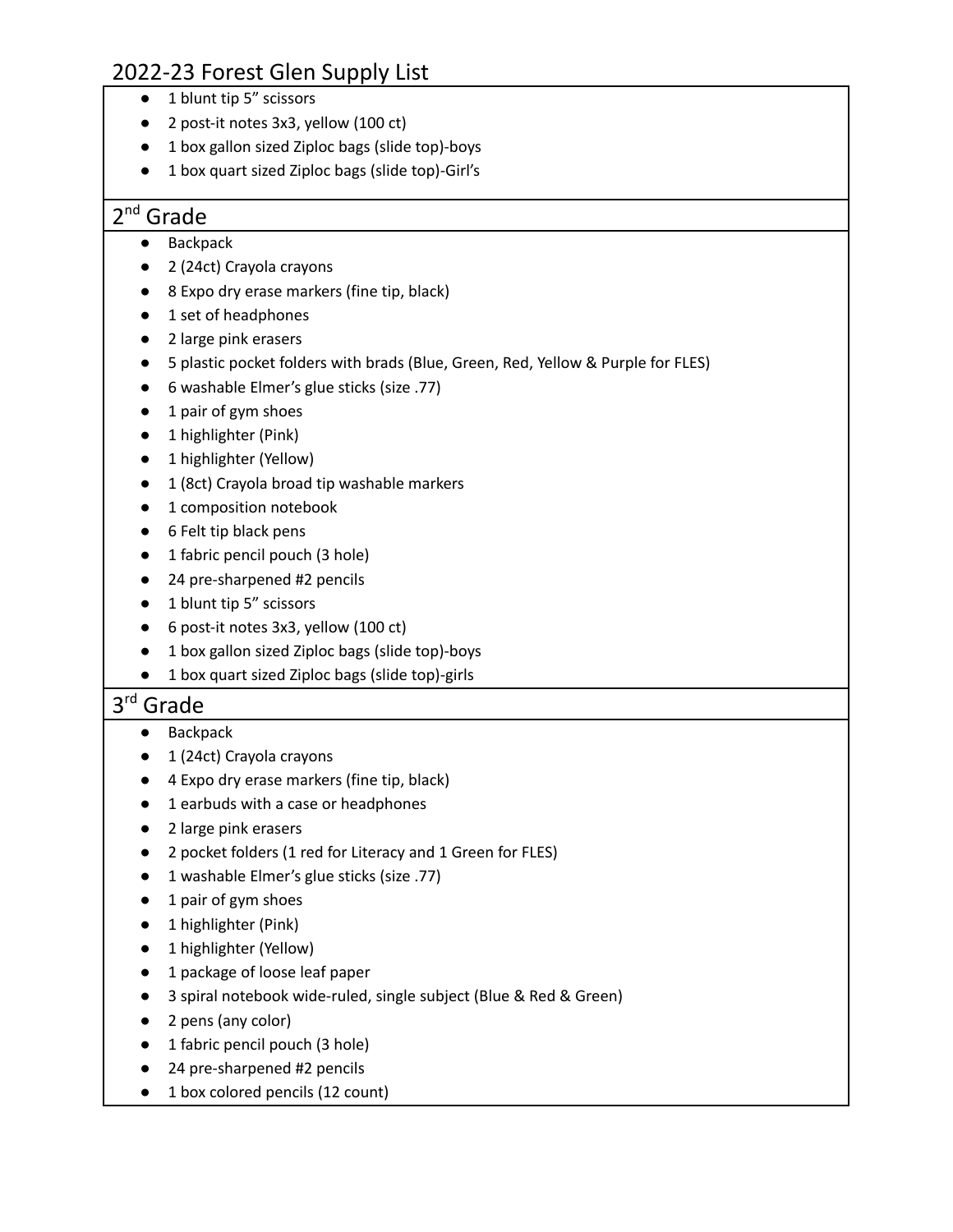- 1 sharp point 5" scissors
- 4 post-it notes 3x3, yellow (100 ct)
- 2 Ultra-Fine black Sharpies
- 1 expandable file folder

# 4<sup>th</sup> Grade

- Backpack
- 8 Expo dry erase markers (fine tip, black)
- 1 earbuds with a case or headphones
- 2 large pink erasers
- 5 plastic pocket folders with 3 hole punch (Blue, Green, Yellow, Purple & Red for FLES)
- 1 accordion style file folder
- 2 washable Elmer's glue sticks (size .77)
- 1 pair of gym shoes
- 4 individual highlighters (assorted colors)
- 1 (8ct) Crayola thin tip markers
- 1 composition notebook
- 4 spiral notebook wide-ruled, single subject (1 blue, 2 red)
- 1 fabric pencil pouch (3 hole)
- 24 pre-sharpened #2 pencils
- 1 box colored pencils (12 count)
- 1 sharp point 5" scissors
- 4 post-it notes 3x3, assorted colors (100 ct)
- 1 box gallon sized Ziploc bags (slide top)-boys
- 1 box sandwich bags-girls

# 5<sup>th</sup> Grade

- Backpack
- 4 Expo dry erase markers (fine tip, black)
- 1 earbuds with case or headphones
- 2 large pink erasers
- 5 plastic pocket folders with 3 hole punch (Red, Blue, Green, Purple & Yellow for FLES)
- 1 pair of gym shoes
- 4 individual highlighters (assorted colors)
- 1 composition notebooks (1 for FLES)
- 2 spiral notebook wide-ruled, 3 subject
- 2 pens (Black)
- 4 pens (Red)
- 2 fabric pencil pouch (3 hole)
- 24 pre-sharpened #2 pencils
- 1 box colored pencils (12 count)
- 1 sharp point 5" scissors